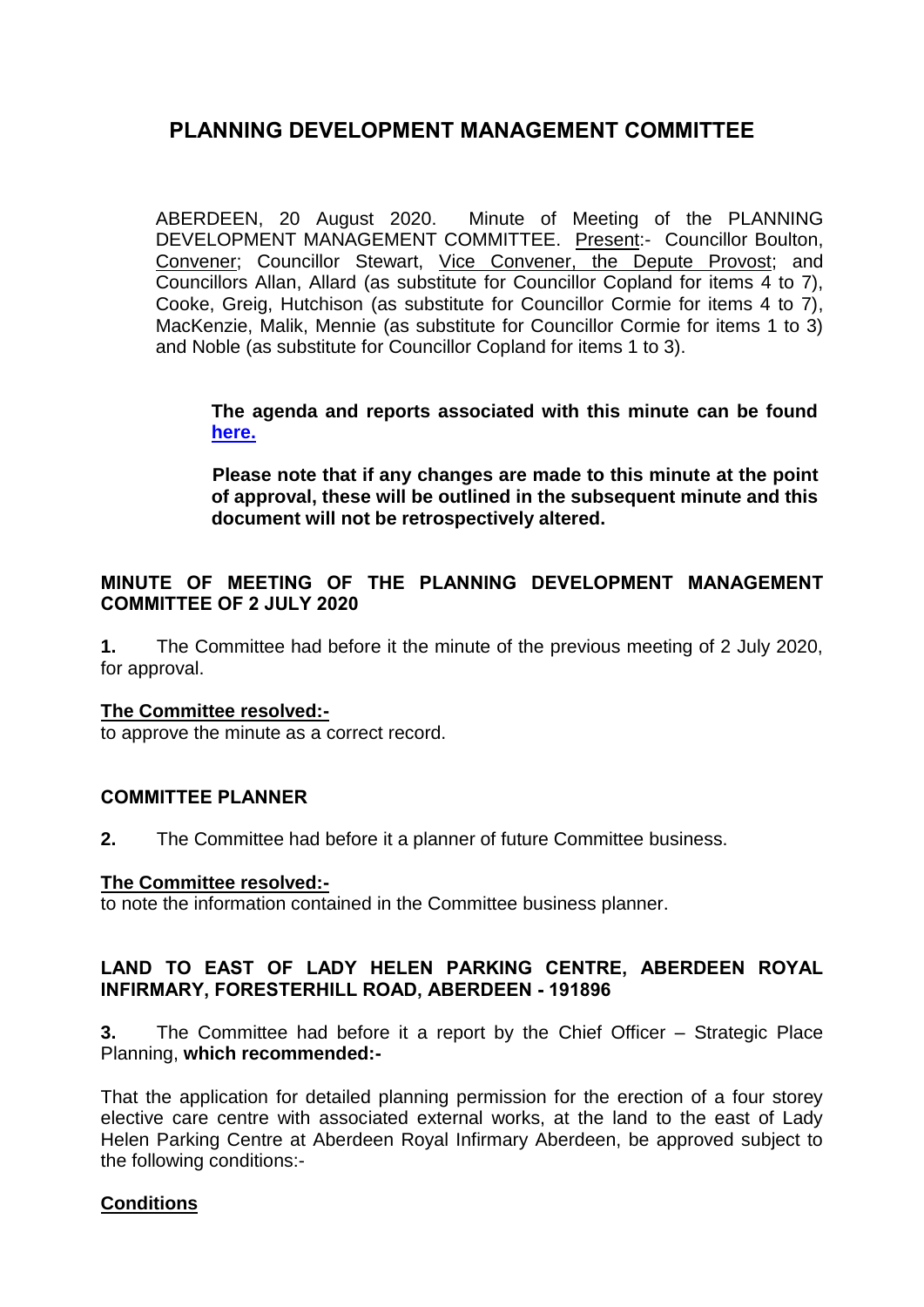20 August 2020

## **1. Cycle Parking (Short and Long Stay)**

That the development hereby granted planning permission shall not be brought into use unless the cycle storage facilities as shown on drawing number ECP1- MRT-XX-XX-PL-A-90001 P01, have been fully installed and made available for use.

Reason: in the interests of encouraging sustainable travel, as required by policy T3 (Sustainable and Active Travel).

### **2. Site-Specific Pollution Prevention Plan**

That no development pursuant to the development hereby granted planning permission shall be undertaken unless a site-specific pollution prevention plan has first been submitted to and agreed in writing by the planning authority, in consultation with SEPA. Thereafter, all works shall be carried out in accordance with the plan so agreed.

The required site-specific pollution prevention plan shall address the following matters:

- Confirm if new connections to the existing sewer are proposed and provide details of protection of the Gilcomston Burn;
- Pollution prevention
- Sediment management
- Environmental incidents
- Waste management

Reason: In order to minimise the impacts of necessary construction works on the environment.

#### **3. Materials**

No works in connection with the development hereby approved shall commence unless details of the specification and colour of all the materials to be used in the external finish of the development have been submitted to and approved in writing by the planning authority. The development shall not be brought into use unless the external finish has been applied in accordance with the approved details, specification and colour.

Reason: In the interests of the appearance of the development and the visual amenities of the area.

### **4. Foul and Surface Water Drainage Arrangements**

The building hereby approved shall not be brought into use unless the proposed foul and surface water drainage arrangements have been provided in accordance with the approved plans and the Drainage Assessment *(Ramsay and Chalmers C3898 Rev A, dated 19.12.19)*, or such other alternative submissions as have been submitted to and agreed in writing by the planning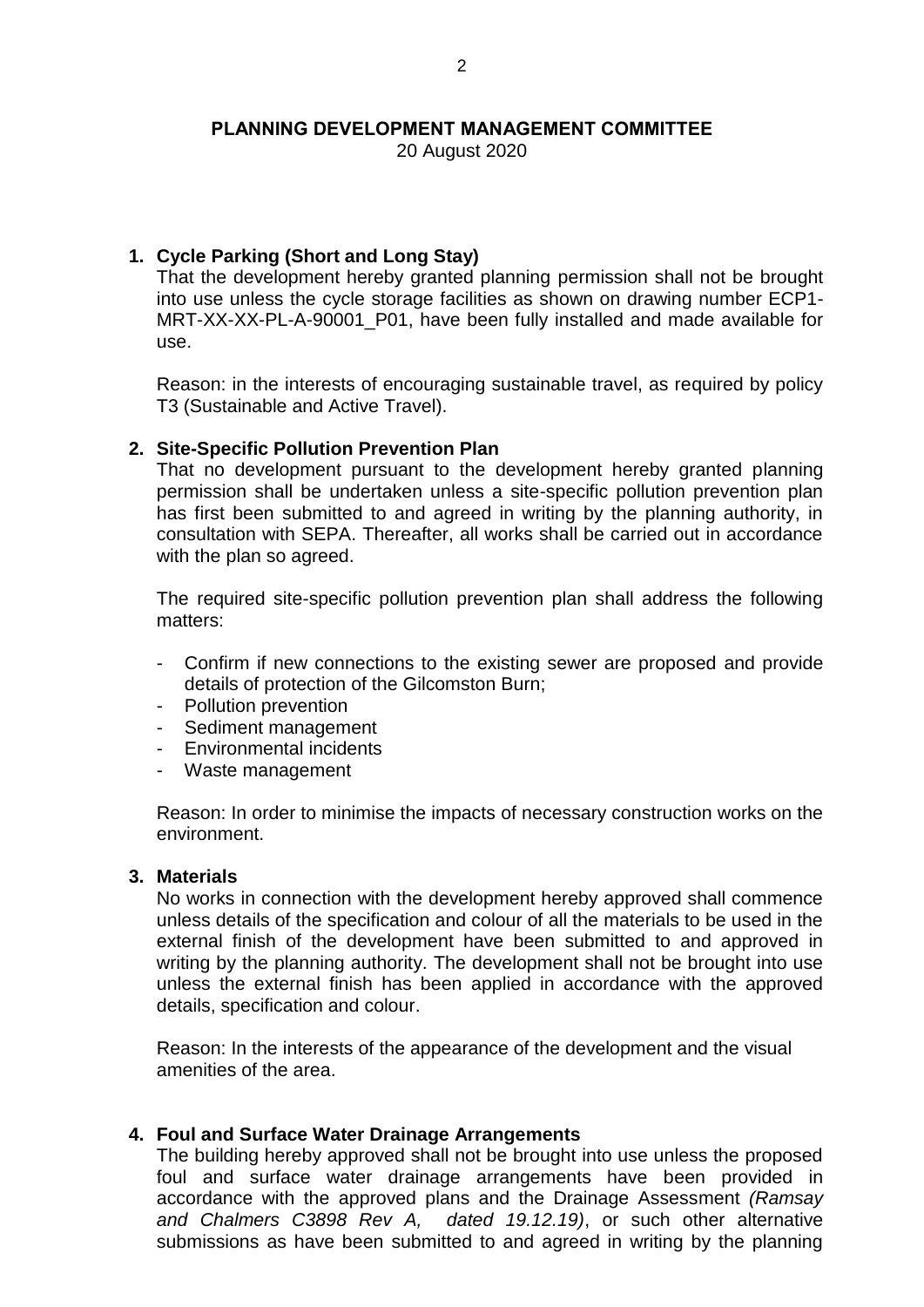20 August 2020

authority.

Reason: In order to ensure that adequate drainage facilities are provided, and retained, in the interests of the amenity of the area.

### **5. Bird Hazard Management Plan**

Development shall not commence until a Bird Hazard Management Plan has been submitted to and approved in writing by the Planning Authority in consultation with Aberdeen Airport. The submitted plan shall include details of:

- Management of any flat/shallow pitched/green roofs on buildings within the site which may be attractive to nesting, roosting and "loafing" birds. The management plan shall comply with Advice Note 3 – Wildlife Hazards (available at [https://www.aoa.org.uk/policy](https://www.aoa.org.uk/policy-campaigns/operations-safety/)[campaigns/operations-safety/](https://www.aoa.org.uk/policy-campaigns/operations-safety/) )
- Maintenance of planted and landscaped areas

The Bird Hazard Management Plan shall be implemented as approved, on completion of the development and shall remain in force for the life of the building. No subsequent alterations to the plan are to take place unless first submitted to and approved in writing by the Planning Authority in consultation with Aberdeen Airport.

Reason: It is necessary to manage the development in order to minimise its attractiveness to birds which could endanger the safe movement of aircraft and the operation of Aberdeen Airport.

#### **6. Landscaping Scheme**

No works in connection with the development hereby approved shall commence unless a scheme of hard and soft landscaping works has been submitted to and approved in writing by the planning authority.

Details of the scheme shall include:

- An indication of existing trees, shrubs and hedges to be removed;
- The location of re-planted trees or compensatory planting;
- The location of new trees, shrubs, hedges and grassed areas;
- A schedule of planting to comprise species, plant sizes and proposed numbers and density;
- Measures for the protection of those trees to be retained during construction, including plans demonstrating the extent of any necessary tree protection fencing and a sample detail for that fencing;
- Existing and proposed finished levels;
- The location, design and materials of all hard landscaping works including walls, fences, gates, and play equipment;
- A programme for the implementation, completion and subsequent management of the proposed landscaping.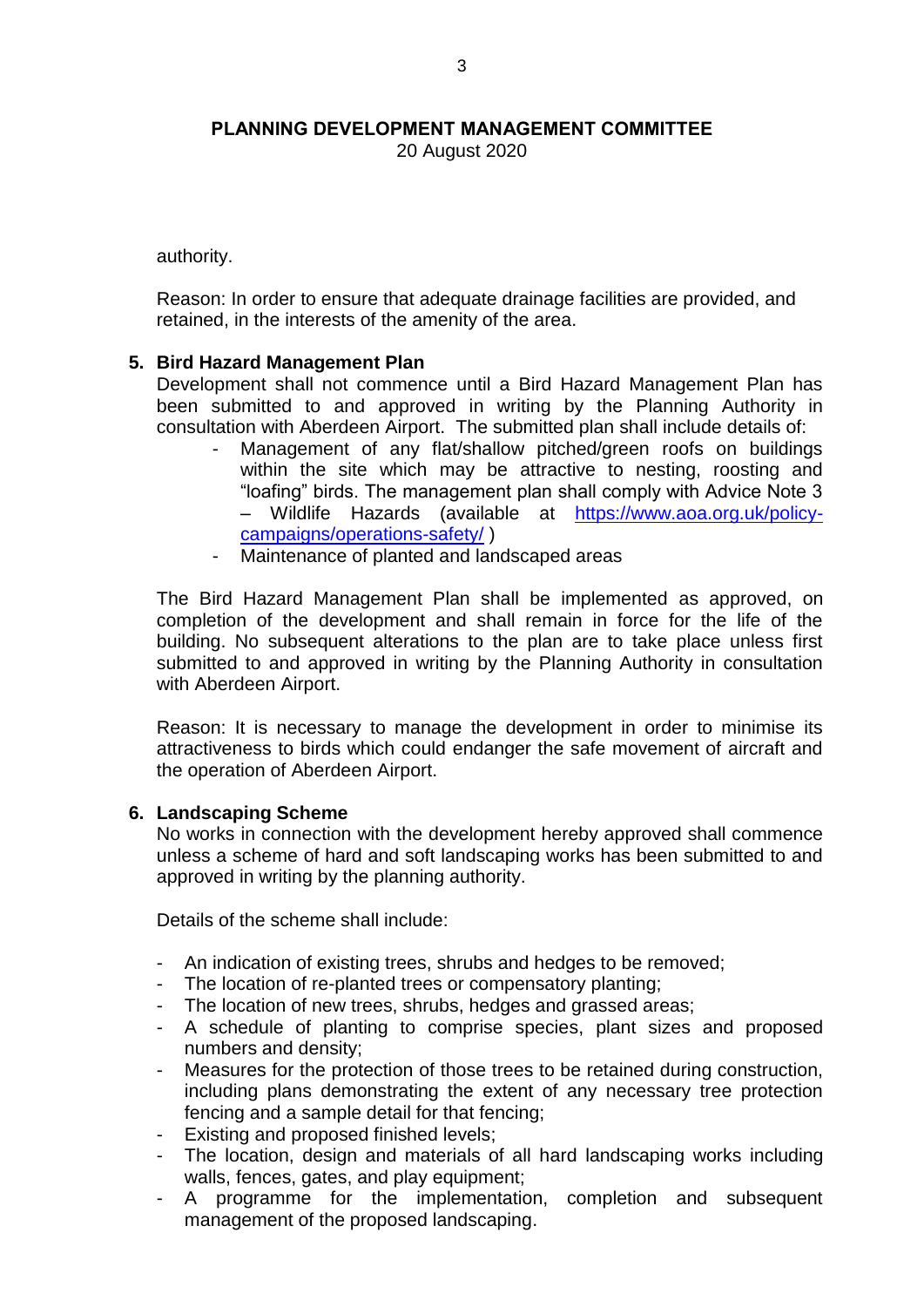20 August 2020

All soft and hard landscaping proposals shall be carried out in accordance with the approved planting scheme and management programme. Any planting which, within a period of 5 years from the completion of the development, in the opinion of the planning authority is dying, being severely damaged or becoming seriously diseased, shall be replaced by plants of similar size and species to those originally required to be planted. Once provided, all hard landscaping works shall thereafter be permanently retained.

Reason: To ensure the implementation and management of a satisfactory scheme of landscaping which will help to integrate the proposed development into the local landscape in the interests of the visual amenity of the area.

#### 7. **Low and Zero Carbon Buildings and Water Efficiency**

The building hereby granted planning permission shall not be occupied unless an Energy Statement and Water Efficiency measures applicable to that building has been submitted to and approved in writing by the planning authority, and thereafter any measures agreed within that submission have been implemented in full.

The Energy Statement shall include the following items:

- Full details of the proposed energy efficiency measures and/or renewable technologies to be incorporated into the development;
- Calculations using the SAP or SBEM methods which demonstrate that the reduction in carbon dioxide emissions rates for the development, arising from the measures proposed, will enable the development to comply with Policy R7 of the Aberdeen Local Development Plan 2017.

The Water Efficiency Statement shall include details of all proposed water saving technologies and techniques.

Reason: to ensure this development complies with the on-site carbon reductions required in Scottish Planning Policy and Policy R7 of the Aberdeen Local Development Plan 2017.

#### **8. Environmental enhancements as part of detailed design**

No works in connection with the development hereby approved shall commence unless a scheme of environmental enhancements has been submitted to and approved in writing by the planning authority in consultation with the Scottish Environmental Protection Agency.

Once approved the scheme shall be implemented in full.

Reason: To ensure the offset of environmental impacts and contribute to and enhance the natural environment and support Policy D1 – Quality Placemaking by Design.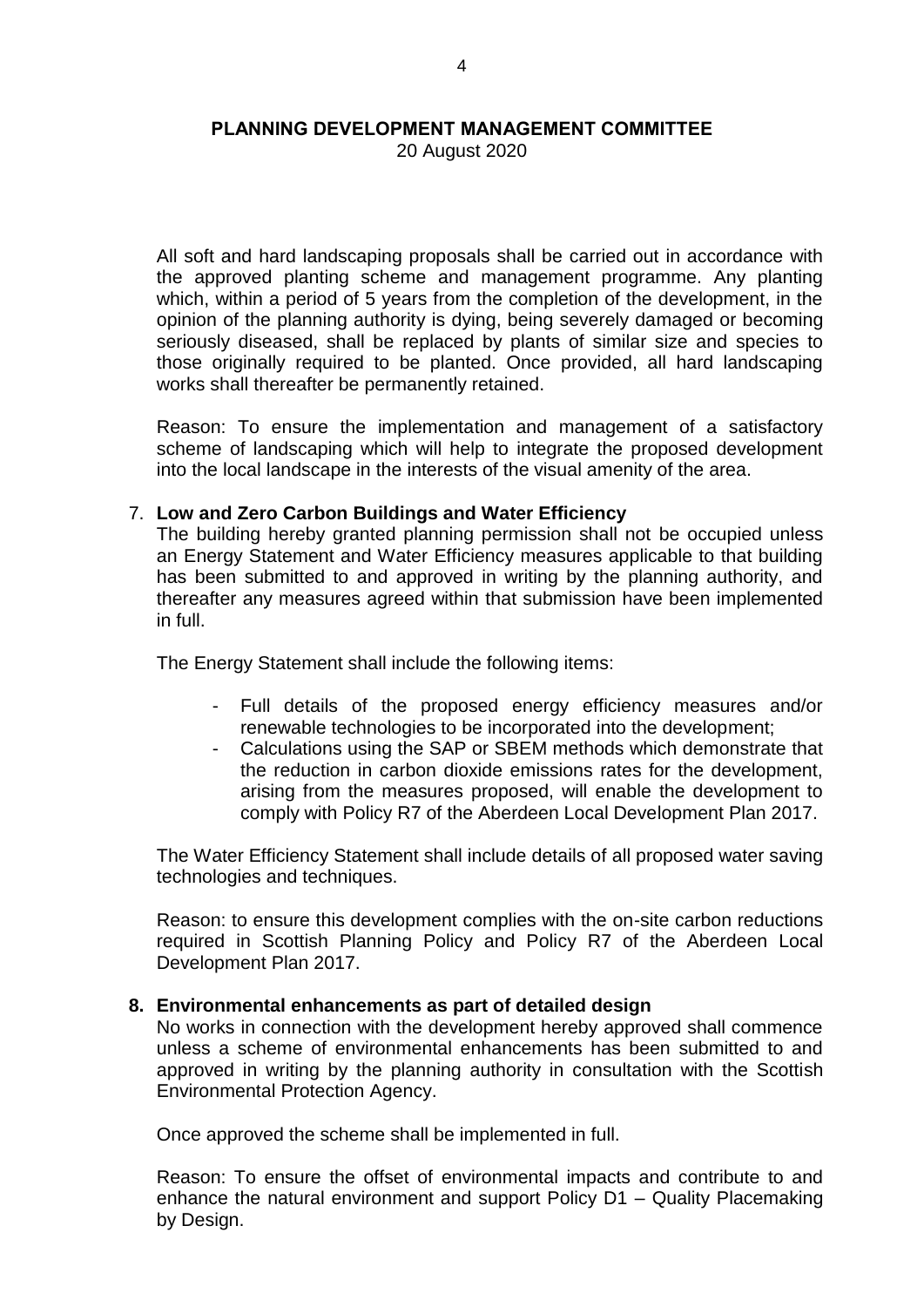20 August 2020

The Committee heard from Gavin Evans, Senior Planner, who spoke in furtherance of the application and answered various questions from members.

#### **The Committee resolved:-**

to approve the application conditionally, with the Informative included in the Committee report, and an extra one added to read:-

2. 'Secured by Design' scheme - Attention is drawn to the consultation response from Police Scotland's Architectural Liaison Officer, which strongly encourages the applicants to seek the 'Secured By Design' award in order to demonstrate that safety and security have been proactively considered and that the development will achieve high standards in these respects. Secured by Design' (SBD) is a police initiative to encourage the building industry to adopt crime prevention measures in development design to assist in reducing the opportunity for crime and the fear of crime, creating a safer and more secure environment. 'Secured by Design' is endorsed by the Association of Chief Police Officers (ACPO) and has the backing of the Home Office Crime Reduction Unit. It has been drawn up in consultation with the Department of Transport, Local Government and the Regions (DTLR, formerly DTLR).

### **BERRYDEN CORRIDOR BETWEEN ASHGROVE ROAD AND ST MACHAR DRIVE, ABERDEEN - 200366**

**4.** The Committee had before it a report by the Chief Officer – Strategic Place Planning, **which recommended:-**

That the application for detailed planning permission for the formation of a road with associated footways, cycle tracks, street lighting, drainage, landscaping, earthworks and associated works at road corridor between Ashgrove Road and St Machar Drive Aberdeen, be approved subject to the following conditions:-

### **Conditions**

## **(1) PHOTOGRAPHIC SURVEY**

No development (including demolition or site clearance) shall take place unless a photographic survey of the existing buildings, structures, roads, routeways and their overall setting on the application site has been submitted to and approved in writing by the planning authority. All external elevations of the buildings and structures together with the setting of the buildings, structures and routeway and any unusual features of the existing buildings, structures and routeway shall be photographed. The photographic viewpoints must be clearly annotated on a plan to accompany the survey. The photographs and plan must be in a digital format and must be clearly marked with the planning reference number.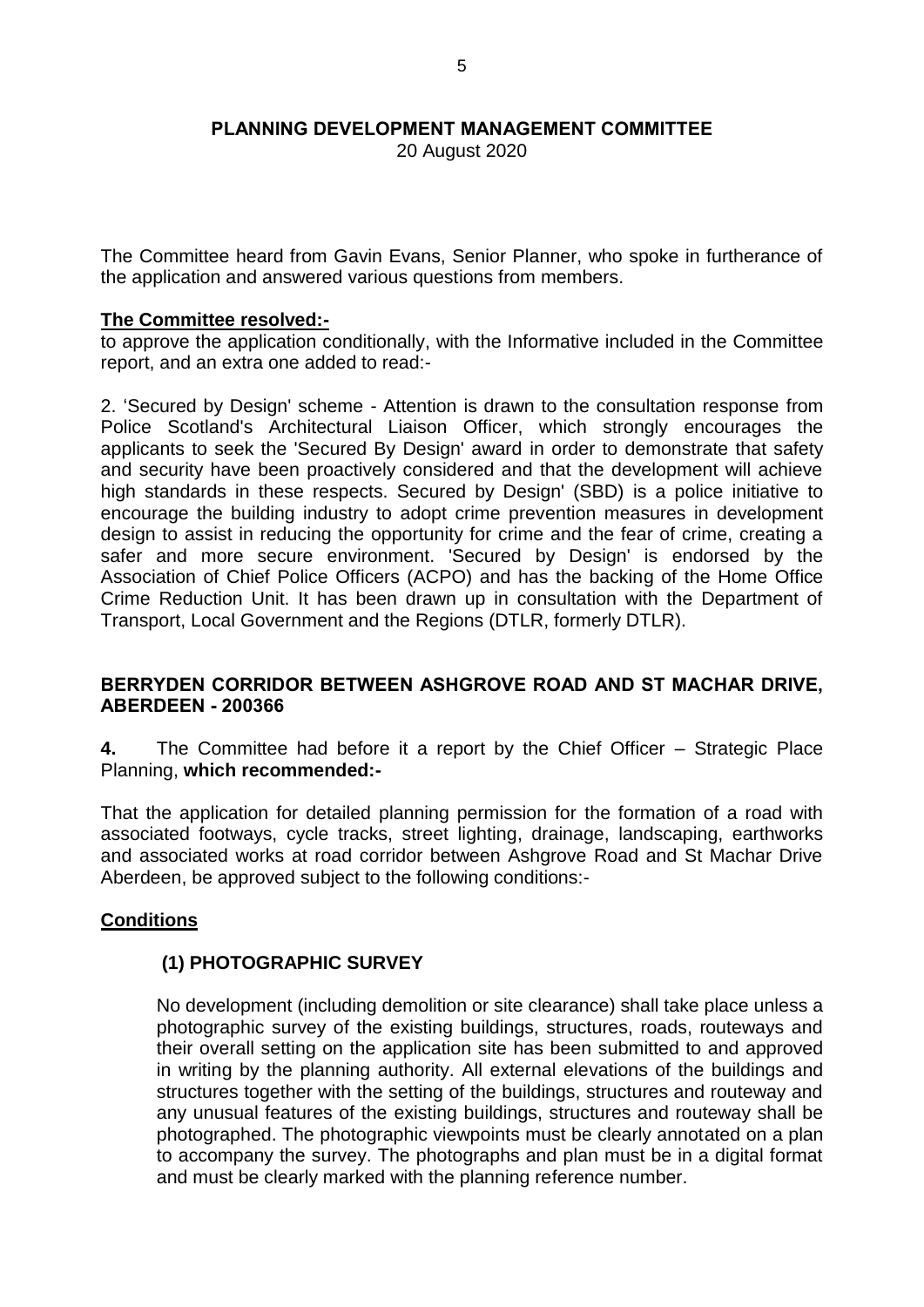20 August 2020

Reason – to ensure that a historic record of the building is made for inclusion in the National Monuments Record for Scotland and in the local Historic Environment Record.

## **(2) TREE PROTECTION**

No development shall take place (including demolition or site clearance) unless the construction exclusion zones and associated protective fences have been established on site in accordance with Alan Motion Tree Consultant drawings SW-ACC-TP-04 and SW-ACC-TP-05. Thereafter, unless otherwise agreed in writing by the planning authority, the exclusion zones shall remain in place for the duration on the construction of the road.

Reason – to protect trees during the construction of the development.

### **(3) BAT SURVEY**

No development shall take place (including demolition or site clearance) unless a further bat survey has been submitted to and approved in writing by the planning authority. The scope of the survey will be dictated by the recommendations in section 5.3.1 of Preliminary Ecological Appraisal Report ref: 65200891 by Sweco. Thereafter, development shall be undertaken in accordance with the approved bat survey.

Reason – to ensure the protection of bats.

### **(4) DUST MANAGEMENT**

No development shall take place unless a Dust Management Plan detailing the necessary dust control measures to be implemented during development has been submitted to and approved in writing by the planning authority. The Dust Management Plan shall include and be based on an 'Air Quality (Dust) Risk Assessment' by a suitably qualified consultant to predict the likely dust levels and impact on air quality including a determination of its significance.

Thereafter, unless otherwise agreed in writing by the planning authority, the measures contained within the Dust Management Plan shall remain in place for the duration on the construction of the road.

Reason – to protect the surrounding receptors from dust.

### **(5) DRAINAGE**

No development shall take place unless a detailed scheme of all drainage works, in accordance with the principles contained within the Flood Risk and Drainage Impact Assessment (ref: 70062072 (Rev.2) by WSP), has been submitted to and approved in writing by the planning authority. Thereafter, unless otherwise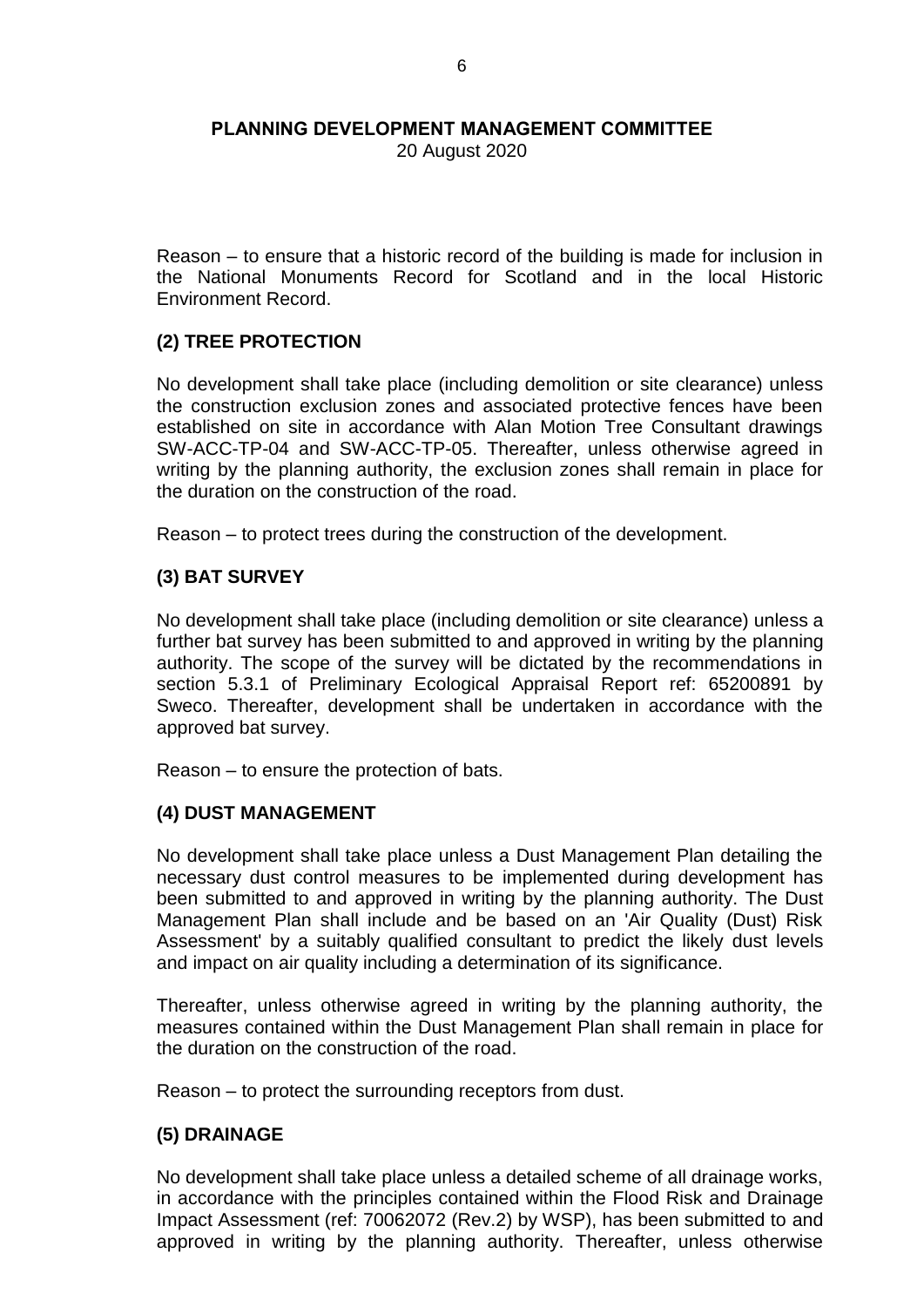20 August 2020

agreed in writing by the planning authority, the northern leg of the road (approved by this application) shall not be brought into use unless development has been undertaken in accordance with the approved scheme.

Reason – to ensure surface water associated with the development can be adequately dealt with.

### **(6) STREET FURNITURE**

No development shall take place unless a scheme of street furniture (e.g. street lights, barriers, traffic signals) has been submitted to and approved in writing by the planning authority. Thereafter development shall be undertaken in accordance with the approved details unless otherwise agreed in writing by the planning authority.

Reason – to satisfactorily integrate the development into the surrounding environment and maintain the visual amenity of the area.

## **(7) LANDSCAPING**

No development shall take place unless a detailed landscaping scheme has been submitted to and approved in writing by the planning authority. The scheme shall include the proposed areas of tree, shrub and turf planting including details of numbers, densities, locations, species, sizes and stage of maturity at planting

Thereafter, unless otherwise agreed in writing by the planning authority, all planting, seeding and turfing comprised in the approved scheme of landscaping shall be carried out in the first planting season following the completion of the development and any trees or plants which within a period of five years from the completion of the development die, are removed or become seriously damaged or diseased shall be replaced in the next planting season with others of a size and species similar to those originally required to be planted, or in accordance with such other scheme as may be submitted to and approved in writing for the purpose by the planning authority.

Reason – to satisfactorily integrate the development into the surrounding environment and maintain the visual amenity of the area.

### **(8) BOUNDARY TREATMENTS**

No development shall take place unless a scheme of boundary treatments showing typical elevations and construction detail of each boundary type has been submitted to and approved in writing by the planning authority. Thereafter, unless otherwise agreed in writing by the planning authority, the northern leg of the road shall not be brought into use unless development has been undertaken in accordance with the approved scheme.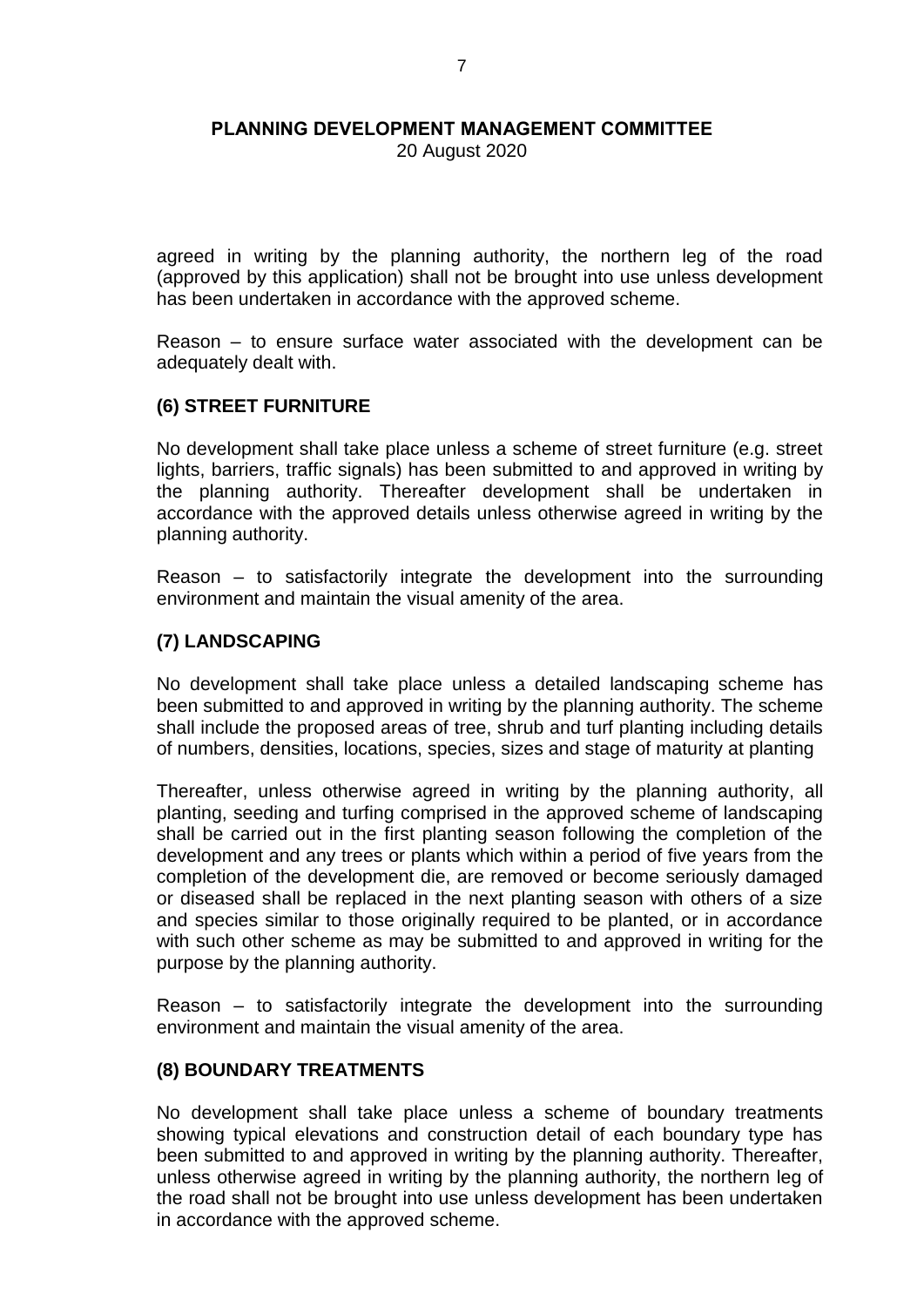20 August 2020

Reason – to satisfactorily integrate the development into the surrounding environment and maintain the visual amenity of the area.

### **(9) RE-USE OF GRANITE**

The northern leg of the road shall not be brought into use unless a scheme quantifying the amount of salvageable granite (from buildings, structures and kerbs) along the route has been submitted to and approved in writing by the planning authority. The scheme shall indicate where within the development (either within the application boundary or as part of the wider project) such granite will be re-used. Thereafter, unless otherwise agreed in writing by the planning authority, the northern leg of the road shall not be brought into use unless development has been undertaken in accordance with the approved scheme.

Reason – to satisfactorily integrate the development into the surrounding environment and maintain the visual amenity of the area.

## **(10) NOISE BARRIERS**

The northern leg of the road shall not be brought into use unless (i) the noise barriers shown on figures C.5 and C.6 within the Noise and Vibration Assessment (ref: 60528418 (Rev.03) by AECOM) have been installed; and (ii) the walls acting as noise barriers which are identified have remained in place or have been replaced by barriers of the same height as identified in the assessment, unless otherwise agreed in writing by the planning authority.

Reason – to mitigate the impact of noise from the operation of the road on surrounding properties.

The Committee heard from Matthew Easton, Senior Planner, who spoke in furtherance of the application and answered various questions from members.

#### **The Committee resolved:**

to approve the application conditionally.

### **LAND OPPOSITE 39 BLOOMFIELD ROAD ABERDEEN - 200484**

**5.** The Committee had before it a report by the Chief Officer – Strategic Place Planning, **which recommended:-**

That the application for detailed planning permission for the erection of a two storey dwellinghouse with integral double garage, terrace, external steps, partial excavation and relevelling including construction of retaining walls/fencing and associated landscaping at land opposite 39 Bloomfield Road Aberdeen, be approved subject to the following conditions:-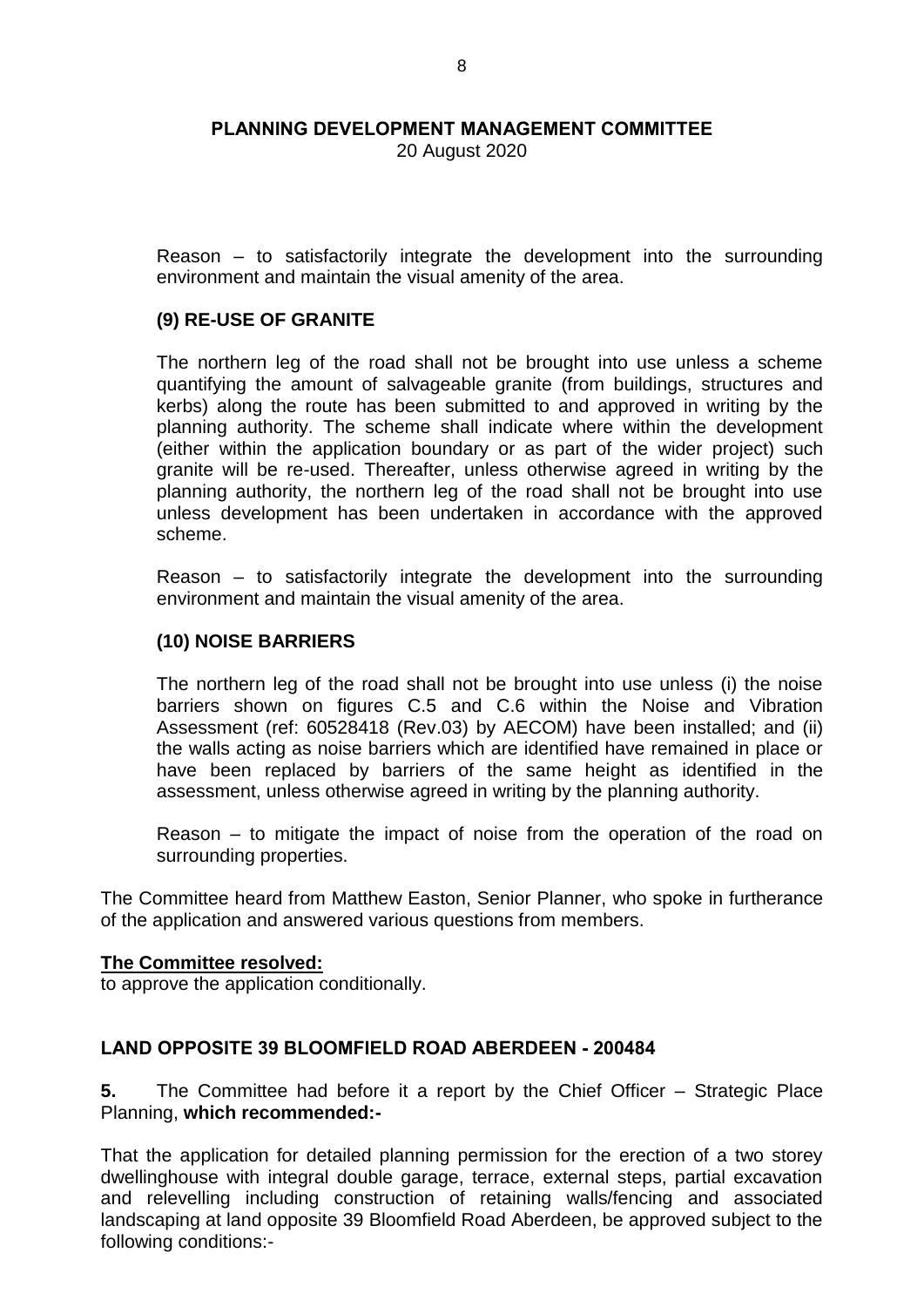20 August 2020

## **Conditions**

1. No development shall take place unless it is carried out in full accordance with a scheme to address any significant risks from contamination on the site that has been approved in writing by the planning authority.

The scheme shall follow the procedures outlined in "Planning Advice Note 33 Development of Contaminated Land" and shall be conducted by a suitably qualified person in accordance with best practice as detailed in "BS10175 Investigation of Potentially Contaminated Sites - Code of Practice" and other best practice guidance and shall include:

- (a) an investigation to determine the nature and extent of contamination and any ground gases;
- (b) a site-specific risk assessment;
- (c) a remediation plan to address any significant risks and ensure the site is fit for the use proposed; and
- (d) verification protocols to demonstrate compliance with the remediation plan

Reason: To ensure that the site is suitable for use and fit for human occupation

- 2. No building(s) on the development site shall be occupied unless
	- a. any long term monitoring and reporting that may be required by the approved scheme of contamination or remediation plan or that otherwise has been required in writing by the planning authority is being undertaken and
	- b. a report specifically relating to the building(s) has been submitted and approved in writing by the planning authority that verifies that remedial works to fully address contamination and ground gas issues related to the building(s) have been carried out, unless the planning authority has given written consent for a variation.

Reason: To ensure that the site is suitable for use and fit for human occupation

3. The building hereby approved shall not be occupied unless a scheme detailing compliance with the Council's 'Resources for New Development' Supplementary Guidance has been submitted to and approved in writing by the planning authority, and any recommended measures specified within that scheme for the reduction of carbon emissions have been implemented in full.

Reason: To ensure that this development complies with requirements for reductions in carbon emissions specified in Policy R7 of the 2017 Aberdeen Local Development Plan.

4. The building hereby approved shall not be occupied unless the boundary treatment as specified in drawing 02E have been installed, and shall be retained as such or replaced with a fence/screening of a similar height unless otherwise agreed in writing by the Planning Authority.